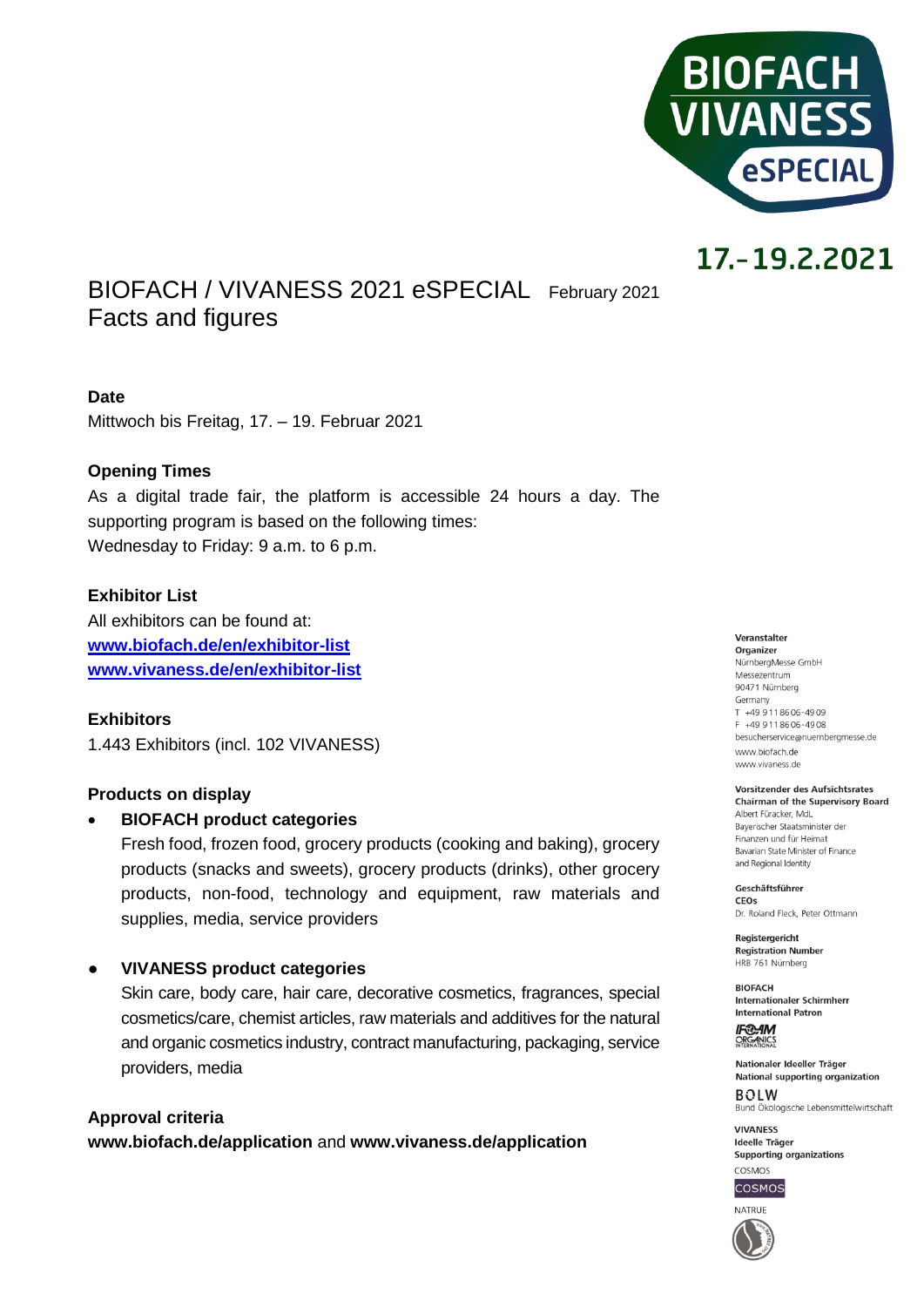

# 17.-19.2.2021

# **Special formats**

- Under the tab **Product Innovations** you will find all registered innovations of the BIOFACH and VIVANESS exhibitors.
- The tab **Trade Press Booth** shows you all media partners of the BIOFACH / VIVANESS 2021 eSPECIAL.
- In the exhibitor profile **StartUps@BIOFACH/VIVANESSeSPECIAL** you will find all participating start-ups of the BIOFACH/VIVANESS eSPECIAL.
- In the exhibitor profile **Breeze joint booth** you will find international natural and organic cosmetics start-ups, newcomers and niche brands.

## $\bullet$

# **Awards**

- **Best New Product Award BIOFACH:** Award ceremony on Friday, 19.02.2021, 13:00 p.m.
- **Best New Product Award VIVANESS:** Award ceremony on Friday, 19.02.2021, 14:00 p.m.
- **MUNDUS VINI BIOFACH:** The award ceremony can be found as a video in the exhibitor profile MUNDUS VINI BIOFACH

# **Congress programme**

**www.biofach.de/en/biofach-congress/programme** and **www.vivaness.de/en/biofach-congress/programme**

# **Newsroom and digital press center of the eSPECIAL: Online Information Tool**

In the digital newsrooms of BIOFACH and VIVANESS, exhibitors, visitors, journalists and all industry players can find the latest news about the two trade fairs at a glance. Interviews, trend reports and information on newcomers, among other things, are waiting there. In our digital Press Center, we have bundled press information from our exhibitors for you.

- **Newsroom**: **[www.biofach.de/en/news](http://www.biofach.de/en/news)** and **[www.vivaness.de/en/news](http://www.vivaness.de/en/news)**
- **Digital Press Center**: On the eSPECIAL platform via the "Contact and Support" tab or in the exhibitor list under "Press Center BIOFACH / VIVANESS".